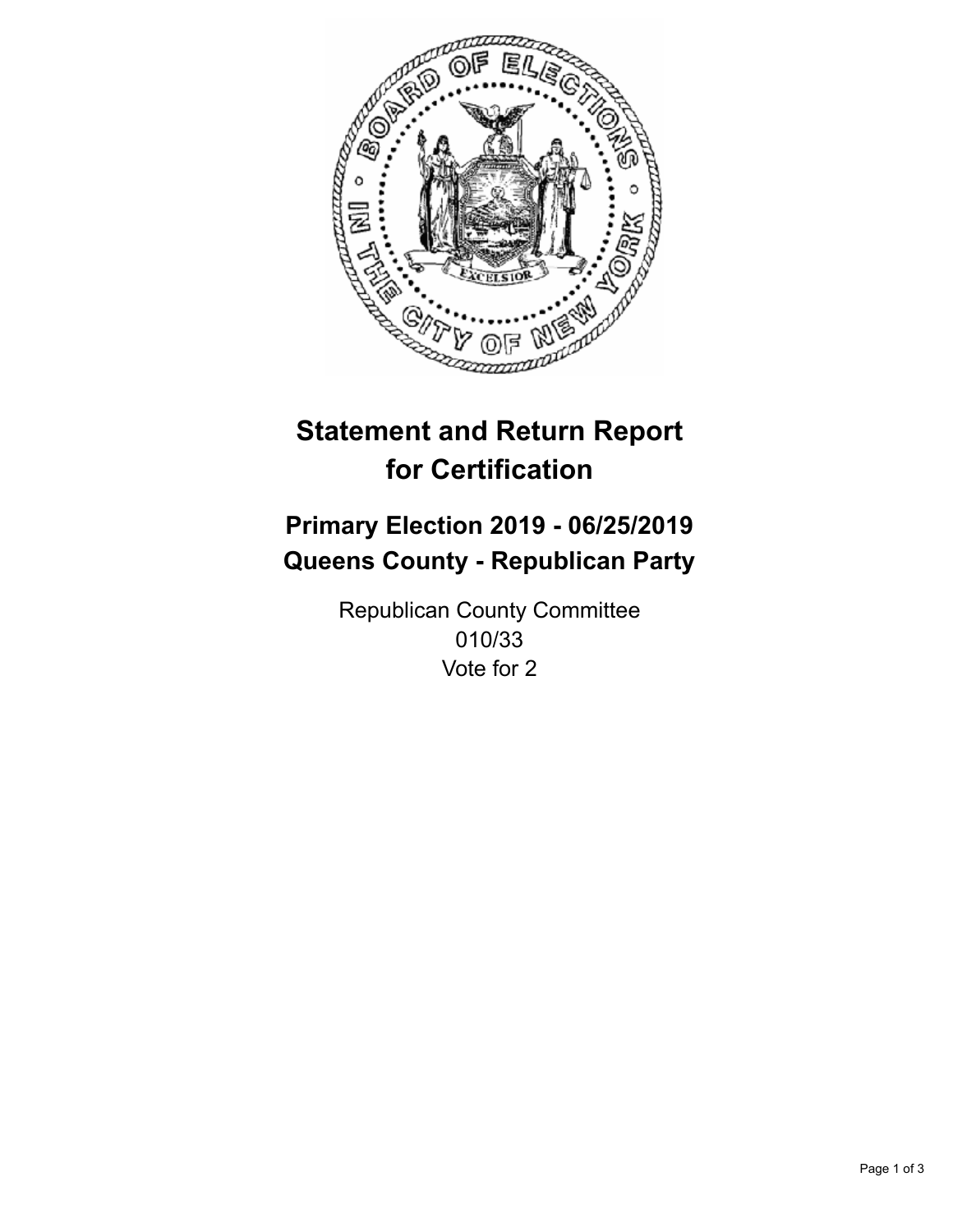

## **Assembly District 33**

| <b>PUBLIC COUNTER</b>                                    | 19 |
|----------------------------------------------------------|----|
| MANUALLY COUNTED EMERGENCY                               | 0  |
| ABSENTEE / MILITARY                                      | 0  |
| <b>AFFIDAVIT</b>                                         | 0  |
| <b>Total Ballots</b>                                     | 19 |
| Less - Inapplicable Federal/Special Presidential Ballots | 0  |
| <b>Total Applicable Ballots</b>                          | 19 |
| <b>DAS RAMLALL</b>                                       | 6  |
| <b>MOHINI RAMLALL</b>                                    | 6  |
| MICHAEL B. HUSSEY                                        | 12 |
| <b>CAROLYN HUSSEY</b>                                    | 12 |
| JOE CONCANNON (WRITE-IN)                                 |    |
| <b>Total Votes</b>                                       | 37 |
| Unrecorded                                               | 1  |